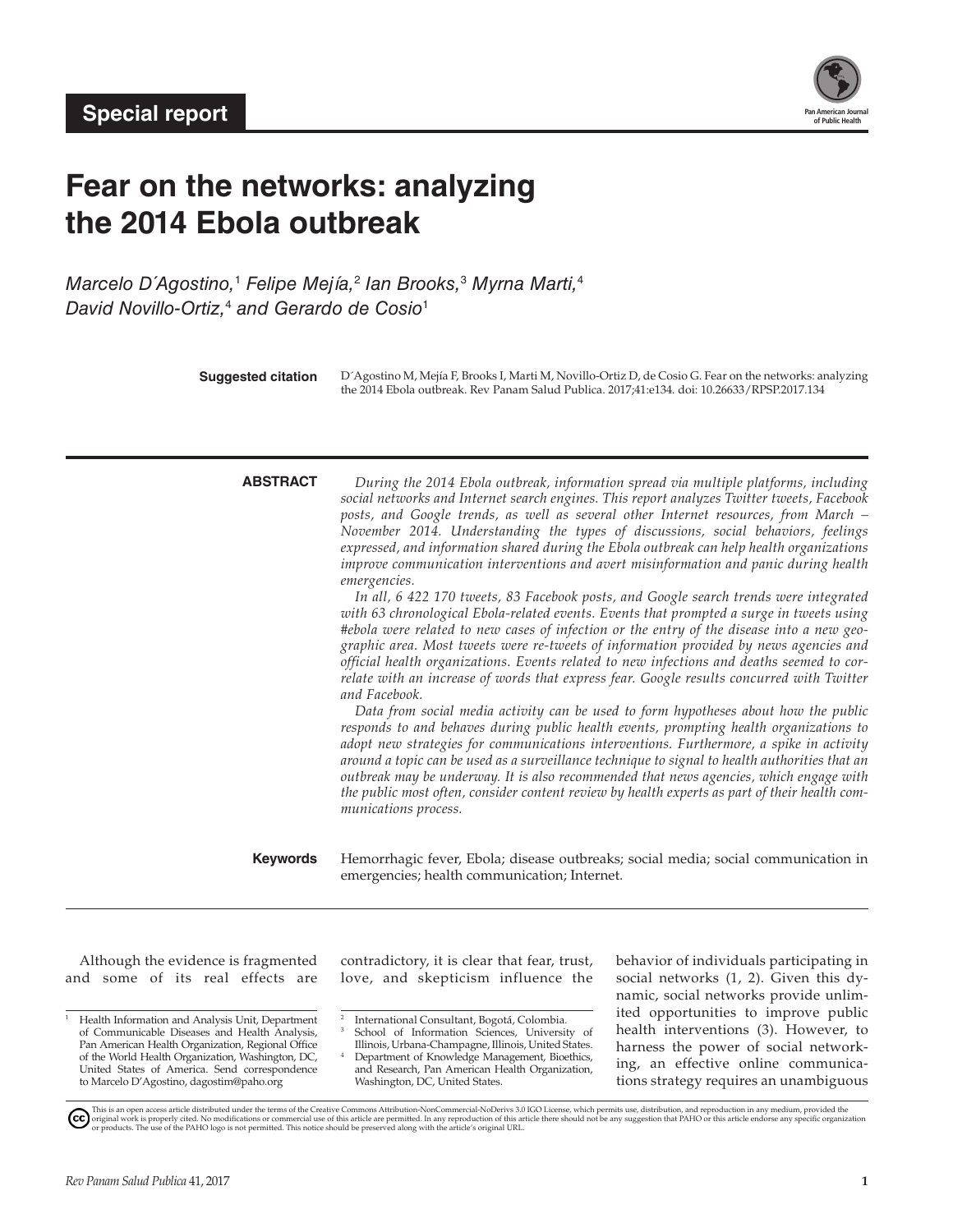understanding of the Information Society (4).

The level of penetration, use, and popularity of information and communication technologies among the world's population creates agile bridges of information on a diverse range of events that are of global concern or of particular interest. Disasters, movies, economic debacles, sporting events, political meetings, and even music videos come from and go to all possible corners. Once there is an event of interest, networks are flooded with comments, memes (a viral digital content that acts as cultural and social symbol and idea), photos, blogs, and videos. These posts can be "liked" and shared millions of times, sometimes changing their use, and therefore, their meaning.

All this engagement does not imply that the content to which people react is of good quality. Indeed, separating what is true from what is false is an arduous task, one that the general public may not always be able to perform accurately. Within public health, there are topics of interest whose social media activity is generally stable over time. There is another set of topics that has a more defined time effect; some arise and stabilize quickly, such as those associated with natural disasters; while others develop slowly, and seem to grow exponentially, such as those associated with major epidemics. Polgreen and colleagues have asserted that the Internet has "dramatically changed how people search for medical information…especially about infectious diseases…Thus, the frequency of Internet searches may provide information regarding infectious disease activity (5)."

Although there are and always will be, situations that cause fear in society, this report shows that fearful reactions to fears or in individuals normally occur when the situation might affect them personally. In public health emergencies, such as the 2014 Ebola outbreak, it is an enormous challenge to communicate uncertainty without igniting fear and undermining public trust in health authorities (6). Figure 1 compares the term "Ebola" (a term associated with fear) to "soccer" and "futbol" (associated with pleasure), and shows that only in two situations did fear outnumber pleasure. On 2 August 2014, a United States missionary physician infected with Ebola in Liberia was flown

**FIGURE 1. Worldwide Google search trends on "Ebola" in English and Spanish, compared to "soccer" and "futbol" 28 February – 31 October 2014**



to Atlanta, Georgia (United States) for treatment. On 8 October 2014, Duncan, the first person diagnosed with Ebola in the United States, died in a hospital in Dallas, Texas. The Government of the United States ordered that passengers arriving from West Africa at five major airports be screened for fever.

This study aims to support governments, mass media, and health-related institutions in developing strategies that explicitly seek to generate effective communication campaigns with a special focus on online tools, such as social networks and virtual libraries. It also seeks to reduce the know–do gap on the use of information and communication technologies for the prediction of social behavior (7, 8).

### **EBOLA AND SOCIAL MEDIA**

#### **Chronology of key events**

A chronology of 63 key events from March – November 2014 associated with the outbreak of Ebola was developed based on data published by Reuters (9). Among these key events were the first reported cases, the infected health workers returning to their home countries, first treatments and potential vaccines, news from known leaders, and so on.

The sources of information chosen to gather data for this study were: Google (Mountain View, California, United States); Wikipedia (San Francisco, California, United States); Facebook (Menlo Park, California, United States) and Twitter (San Francisco, California, United States); and such news, blogs, and analytical tools as Symplur (Riviera Beach,

Florida, United States), Topsy (San Francisco, California, United States), and Hashtags.org (Chicago, Illinois, United States). Public tweets and re-tweets (RTs) and Facebook posts that included the hashtag "#ebola" were collected; their distribution was determined for the study period and integrated with the chronology. The most mentioned Twitter profiles were determined, those using #ebola the most, and those with the highest number of impressions. Major peaks were determined, and transcriptions of the tweets around these peaks were analyzed to find the most common topics, as well as the most common words. RTs and content with non-related words (identified as noise) were not considered.

#### **Data management**

A total of 6 422 170 tweets and 142 Facebook posts were retrieved and organized in several Microsoft Excel™ (Microsoft Corp., Redmond, Washington, United States) spreadsheets. The chronological lists of events was integrated with the chronology of tweets and Facebook posts.

*Twitter.* All tweets were grouped into weekly time ranges, from Sunday to Sunday. Through the same platform, the following information was determined: total number of impressions, total number of tweets, total number of participants, average tweets per hour, and average tweets per participant. The number of tweets and their timeline were charted in order to identify areas for further analysis, as follows: (a) first area, 424 tweets from 16 March – 24 July 2014; (b) second area, 1 863 764 tweets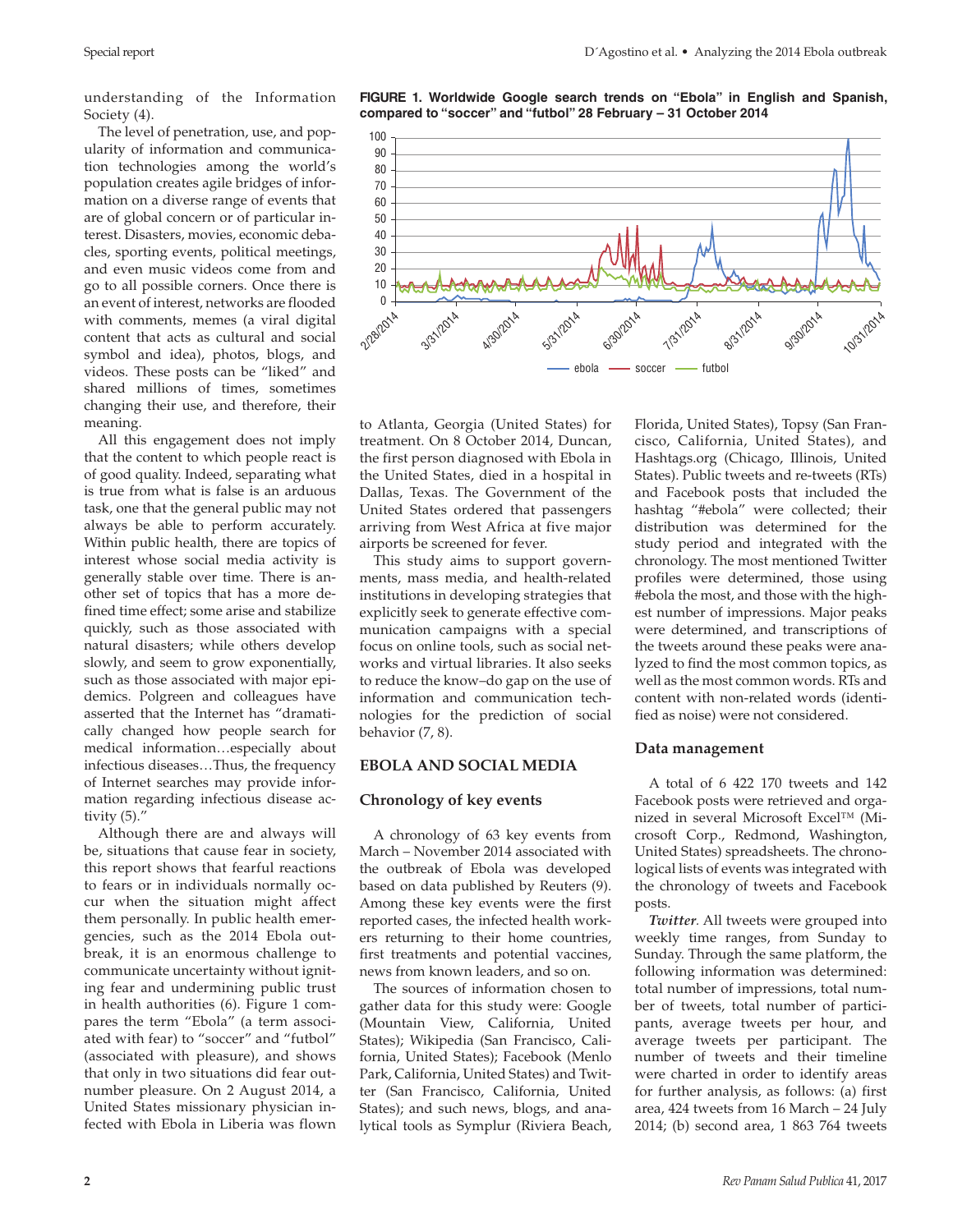from 24 July – 29 September 2014; and  $(c)$ third area, 4 555 982 tweets from 29 September – 2 November 2014. The accounts with the highest influence during those periods were determined by the number of mentions. The chronology is integrated with the timeline of tweets in one chart and for each area. Every number represents one specific event in the chronology (Figure 2).

*Facebook.* Using the Facebook search function, posts that included the hashtag #ebola were identified. The search capabilities did not allow a time range to be specified; so, the results of the search conducted on 10 November 2014 at 12:57 p.m. were scrolled through to collect all posts from 16 September – 10 November 2014.

*Search trends.* Google Trends was used to determine trends in relation to other topics, such as dengue and chikungunya (Figure 3). Similarly, the number of results in other sources, such as SlideShare (LinkedIn Corp., Mountain View, California, United States), and LinkedIn were compiled. The Ebola trend was also referenced with the chronology.

#### **RESULTS**

#### **Twitter**

By preliminary analysis, the events that prompted an increase in the number of tweets using #ebola were those related to new cases of infection or the entry of the disease into a new geographic area. Most tweets were RTs of information provided by news agencies and official health organizations. News agencies significantly exceeded health organizations in terms of RTs, and thereby, influence. The most common language was English, as expected since most Twitter users predominantly reside in Englishspeaking areas. The only time a language (Spanish) surpassed English in Twitter usage was when the first case of Ebola occurred in Europe (in Madrid, Spain).

The number of tweets from official health organizations containing facts and recommendations decreased over time, but there was an increase in information about official reports on the number of cases and deaths. Finally, it was evident that events related to new infections and deaths seem to correlate with an increase in the use of words that express fear and worry. The use of words

that users associated with symptoms of Ebola increased with time, but do not seem related to specific events (Table 1).

#### **Facebook**

The trend on Facebook behaved somewhat differently from the trend on Twitter. Moderate peaks were found in October, with a surge of high peaks in November; however, no events were registered for November, at least not according to the constructed chronology. This incongruence must have been related to Facebook's search functionality, which displays a greater number of posts closer







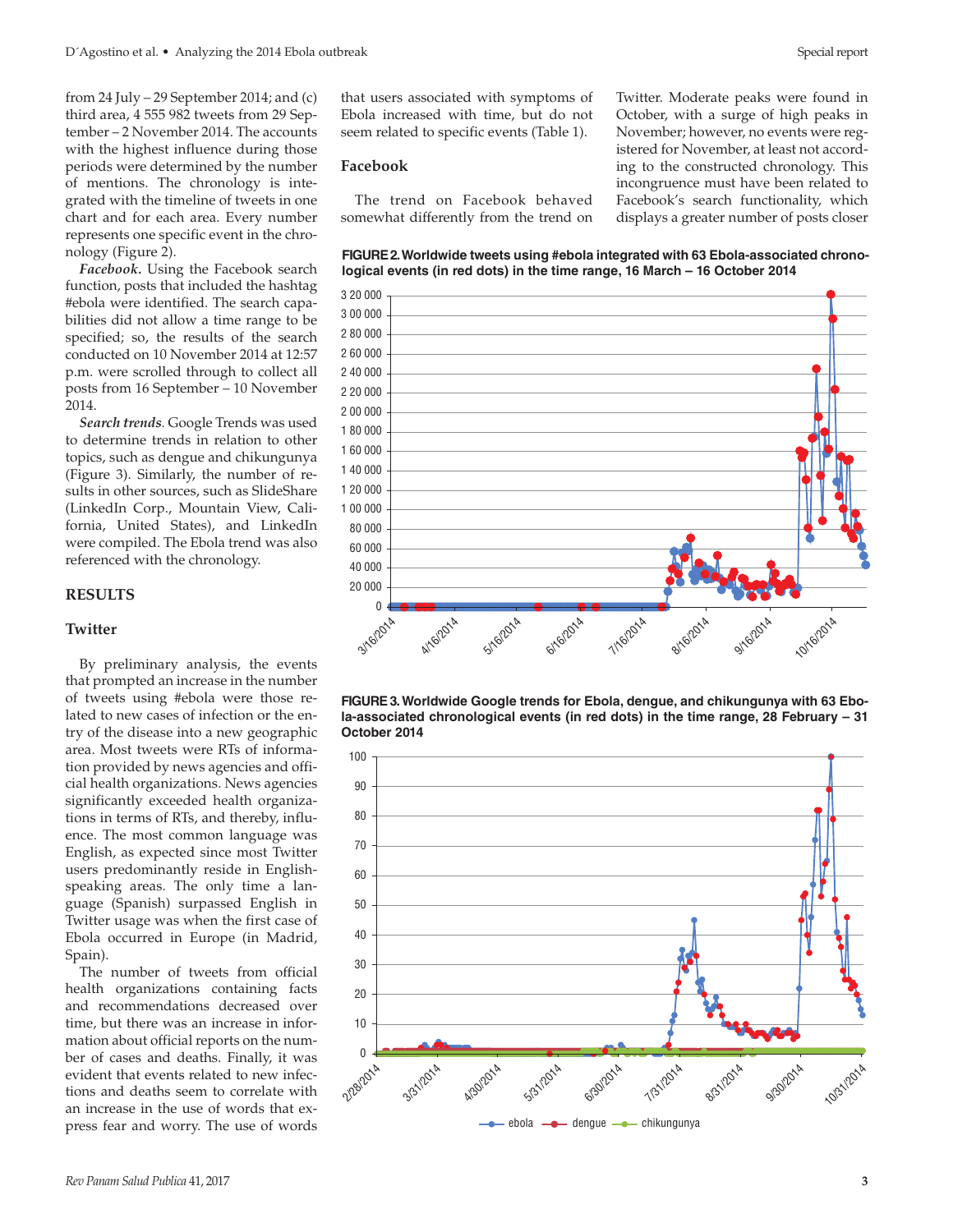| Area         | Characteristics of the news                            | Language use                                                                                                                                             | Most common topics                                                                                                                                                                                                                          |  |
|--------------|--------------------------------------------------------|----------------------------------------------------------------------------------------------------------------------------------------------------------|---------------------------------------------------------------------------------------------------------------------------------------------------------------------------------------------------------------------------------------------|--|
|              | Suspicion of symptoms                                  | <b>Baseline</b>                                                                                                                                          | - Consequences of the disease in the body.<br>- Spread of the disease to other countries.                                                                                                                                                   |  |
|              | Launch of worrying reports                             | Korean<br>- Use of phrase "out of control"                                                                                                               | $-$ Languages: Arabic, French, German, Italian, and $-$ Ability of other African states to control the entrance of Ebola.<br>- Mortality rate of Ebola.<br>- Relation of the Ebola outbreak with other, seemingly unrelated events.         |  |
| Ш            | First case in Nigeria                                  | Use of "#ebola is real," "protect yourself"<br>Use of words such as "worse," "worst," "worry,"<br>and "myths"                                            | - Likelihood of Ebola hitting their countries.<br>- The need to include other health aspects within the Ebola trend of<br>information.<br>- Touching others who might be infected.<br>- Call for keeping panic under control.               |  |
| $\mathbf{H}$ | First entry into United States of<br>America           | - Use of words like "worry," "worse," "fear,"<br>"risk," and "scare," and symbols such as ":("<br>- Use of the word "God"<br>- Use of the word "vaccine" | - Impact of the presence of Ebola in Africa on African stereotypes.<br>$-$ Demand for action.<br>- Using the trend of Ebola to hide other important global topics.<br>- Ebola hitting the Middle East.<br>- Ebola hitting other continents. |  |
| $\mathbf{H}$ | International aid initiatives                          | Use of the words "fear," "worse," "worry,"<br>"frightening," "panic"                                                                                     | - Excess of information related to Ebola.<br>- Ebola mutations.<br>- Airborne contagion.<br>- Locals are "left to die;" are "flown out."<br>- Doubt of the capabilities of the World Health Organization                                    |  |
| $\mathbf{H}$ | First case in the United States                        | Use of words "fear," "worse," "worry,"<br>"frightening," "panic"                                                                                         | - Ebola-infected person in United States.<br>- Increase in Ebola facts especially from the White House.                                                                                                                                     |  |
| $\mathbb{H}$ | First case in Spain<br>First case in France            | - Use of words "fear," "worse," "worry,"<br>"frightening," "panic"<br>- Tweets in Spanish<br>- Tweets in Frenchc                                         | - Symptoms that users associate with Ebola.<br>- Other symptoms.<br>- Airborne disease.<br>- Conspiracy attitudes.<br>- Use of facemasks.                                                                                                   |  |
| $\mathbb{H}$ | First case in United States-<br>and spread declaration | Use of words "fear," "worse," "worry,"<br>"frightening," "panic"                                                                                         | - Symptom that users associate with Ebola.<br>- Airport screenings to detect symptoms.<br>- Contagion by health workers.<br>- Living in areas with cases.<br>- Little focus on African patients.<br>- Virus considered manufactured.        |  |

#### **TABLE 1. Content analysis of tweets in comparison with ebola-related topics based on the chronology of events.**

to the time when the search is performed. By eliminating the November posts from the timeline, the Facebook and Twitter trends and associated events were more closely aligned.

### **Google Trends**

The results of Google Trends, expressed in relative measures from 0 – 100, were similar to those of Twitter and Facebook. The same events correlate to similar peaks. In comparison with other infectious diseases, Ebola notably surpassed chikungunya and dengue.

### **Others**

Table 2 summarizes the Ebola-resulted results for various other online services, such as YouTube (Alphabet Inc., San Bruno, California, United States), SlideShare, LinkedIn, other Google search applications, including Google web search, Google news search, Google search videos, Google search books, Twitter, and Hashtags.org.

### **DISCUSSION**

Beyond simply accessing information, the population is now active in the creation of content: not only does news travel almost instantaneously from one side of the world to the other, but thanks to social networks, reactions also come in from its recipients.

The way media communicates and the way each person reacts to an event is different and conditioned by unique factors and the local circumstances of the place in which the event occurred. This complex interaction creates a challenge for health organizations that are striving to effectively and efficiently communicate with an affected population, whether it is to mobilize, prevent, reduce fear, or encourage. The need to listen in detail to the population before deciding how to communicate, what to communicate, through what media, and to what audience is imperative.

The 2014 West Africa Ebola epidemic was an event that initially developed at a slow pace, without great impact among people—only among health agencies. Eventually, it became a topic of massive interest; Ebola news was distributed through multiple channels and sources, simultaneously causing a social media response by the population, some seeking information to help them make certain decisions, some to make statements, and some to express dissent or concern (10). Some authors have asserted that,

. . . at the early stages of an outbreak, informal sources can be indicative, not just that an outbreak is occurring, but can highlight disease dynamics through estimation of a key epidemic parameter, the reproductive number. Social and news media, such as from HealthMap and Twitter are a cost-effective data source (11).

Data from social media can be used to draw hypotheses about how people and institutions behave in relation to public health events. In the case of epidemics, panic-related behavior in affected communities might be closely related to the type and frequency of words used; therefore, communication by health organizations should adapt dynamically and rapidly to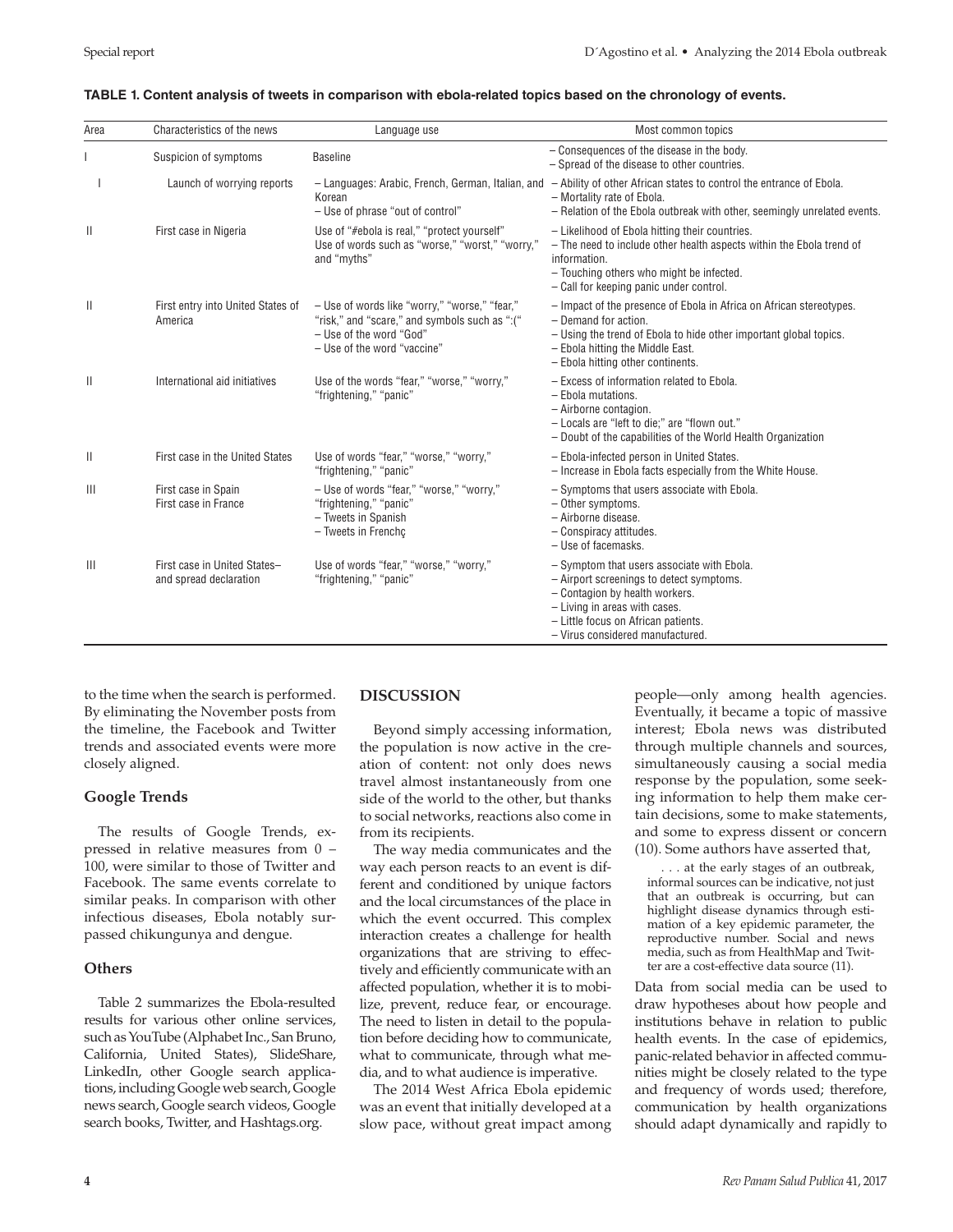| Tool                 | Description                                                                                                                                              | Ebola content                            | Additional information                                                                                                                    |
|----------------------|----------------------------------------------------------------------------------------------------------------------------------------------------------|------------------------------------------|-------------------------------------------------------------------------------------------------------------------------------------------|
| YouTube              | YouTube allows billions of people to discover, watch, and<br>share originally created videos.                                                            | 806 000 videos                           | Search term: Ebola outbreak 2014                                                                                                          |
| SlideShare           | SlideShare has grown to become the world's largest<br>community for sharing presentations and other professional<br>content.                             | 5 345 presentations                      | $-3352$ in English<br>$-879$ in Spanish<br>$-544$ in Portuguese<br>$-161$ in French                                                       |
| LinkedIn             | LinkedIn is a business-oriented social networking service,<br>principally used for professional and career purposes.                                     | 4 338 posts                              | -70 professional groups discussing Ebola.<br>-70 people self-identified as Centers for Disease<br>Control and Prevention (United States). |
| Google web search    | Google is one of the five most popular search engines in the<br>world.                                                                                   | 72 500 000 results                       | Search term: Ebola outbreak 2014                                                                                                          |
| Google news search   | Google News is a computer-generated news site that<br>aggregates headlines from news sources worldwide.                                                  | 8 910 000 results                        | Search term: Ebola outbreak 2014                                                                                                          |
| Google search videos | Google Videos is a video search engine from Google.                                                                                                      | 25 200 000 results                       | Search term: Ebola outbreak 2014                                                                                                          |
| Google search books  | Google Books is a service that searches the full text of books<br>and magazines that Google has scanned.                                                 | 1 250 results                            | Search term: Ebola outbreak 2014                                                                                                          |
| Twitter              | Twitter is an online social networking service that enables<br>users to send and read short 140-character messages called<br>"tweets."                   | 7 605 318 tweets                         | Tweets on Ebola. Last 30 days.                                                                                                            |
| #ebola hashtaq       | On social media sites such as Twitter, a word or phrase<br>preceded by a hash or pound sign $(\#)$ and used to identify<br>messages on a specific topic. | 1 281 731 tweets using<br>#ebola hashtag | #ebola. Last 30 days.                                                                                                                     |

#### **TABLE 2. Ebola by the numbers: worldwide content available on 16 March – 2 November 2014**

the type of panic and the increased volume of data. Data can be used as a proxy for a major panic outbreak. An in-depth analysis of the impact of their social media efforts on the population should be an integral part of every health organization's communication strategies.

This analysis also showed that in many cases, news agencies have more engagement with the public than do health organizations; given this, some level of content surveillance by health organizations is needed. At the same time, social media data—unstructured data—requires sizable computational capacity to conduct proper analysis and to establish sound conclusions. This study faced a considerable methodological challenge, which was confronted by selecting small samples, but which led to difficulties with generalizing the conclusions.

Health institutions must continue developing communication and communication-based surveillance strategies that explicitly seek to generate more impact as influencers of information networks especially in relation to news agencies or, to at least insure that news agencies are using health institutions as important sources. Strategies must be applied to both ongoing and sudden public health issues, using shared information as a rich source for evaluating behavior expressed on social media. Communication and community outreach should be seen as vital components of an integrated public health response plan that is based on established science. When health communications initiatives are developed independently from other parts of the response plan, they may become marginalized and ineffective (12).

Notwithstanding, the unstructured nature of these data proves a challenge for fast and accurate analysis. For qualitative assessments, in particular, data needs to be in a readable and decipherable format. However, even in raw form, social media data can provide key insights into people's attitudes, which can in turn allow for fine-tuning of communication strategies and improved support for socio-epidemiological assessments.

### **Limitations**

This study considered only tweets and Facebook posts that included the hashtag "#ebola," which may have reduced the total possible number of tweets and posts of interest. Since the quantitative approach includes all tweets and re-tweets, it is likely that some repeat or the use of unrelated words may also have biased the conclusions. A strategy to avoid noise in content should be included in further analysis, particularly for the quantitative analysis. This noise avoidance is carried out only in the qualitative analysis. On the other hand, it is not possible to obtain all Facebook posts of interest

through its search engine; and the results may have been filtered and/or customized by Facebook, which limited the real study scope for this social network.

### **CONCLUSIONS**

Clearly, communication campaigns in the current context of the "Information Society" should have a special focus on online tools, social networks, and strategic content development. Health communication strategies should include creating and providing high quality content and also verifying content on websites such as Wikipedia, monitoring discussions and questions on LinkedIn, sharing all presentations related to diseases and health issues, such as Ebola on SlideShare, and improving web resources, including open libraries, mailing lists, among others.

Further research is needed to determine if unstructured data taken from social networks can be trusted to predict epidemics and how these nontraditional sources and tools can best be used for monitoring future epidemics and reducing fear among the population.

Facts and recommendations on how to manage disease, prevent new infections, and identify symptoms should be continuously delivered in order to raise awareness and keep users, other health organizations, and news agencies informed. The content of tweets should be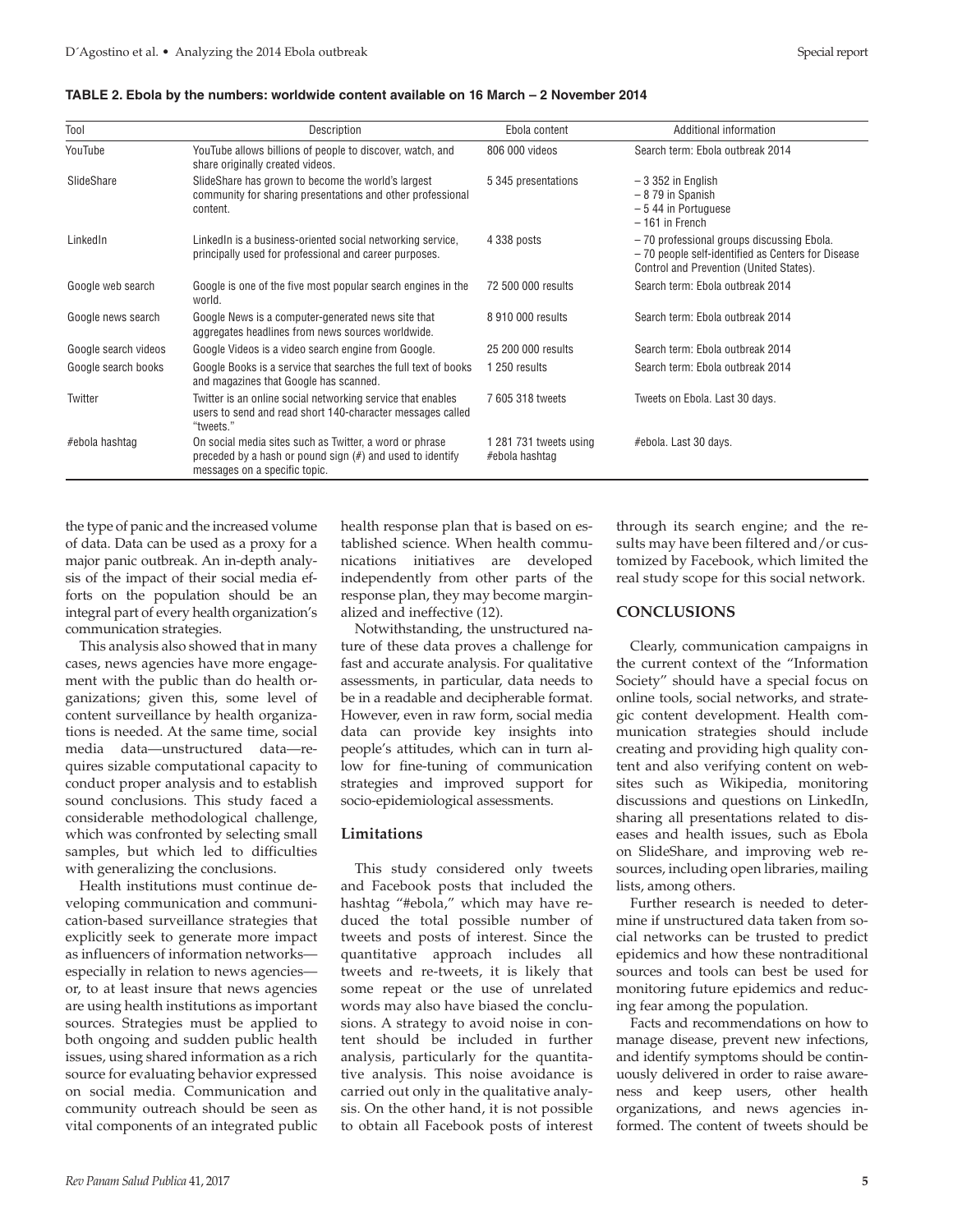written in a way that aims to control fear and paranoia among people. Tweets with valid and complete information and recommendations, rather than links to further information, are preferred. The most influential news and health information sources should be continuously reviewed

- 1. Wang Y, Qingfei M, Shengnan H. Understanding the effects of trust and risk on individual behavior toward social media platforms: a meta-analysis of the empirical evidence. Comput Human Behav. Z2016;56:34–44.
- 2. Carlson J, Suzanne Z, Ranida B, Harris K, Harris J, Carlson DS. Social media use in the workplace. J Organ End User Comput. 2016;28(1):15–31.
- 3. Yousefi-Nooraie R, Dobbins M, Marin A, Hanneman R, Lohfeld L. The evolution of social networks through the implementation of evidence-informed decision-making interventions: a longitudinal analysis of three public health units in Canada. Implement Sci. 2015;10(1):1.
- 4. Boontarig W, Papasratorn B, Chutimaskul W. The unified model for acceptance and use of health information on online social networks: evidence from Thailand. Int J E-Health Med Comm. 2016;7(1) 31–47.
- 5. Polgreen PM, Chen Y, Pennock DM, Nelson FD, Weinstein RA. Using internet searches

for accuracy. Finally, health organizations must be in front of news agencies, developing specific and continuous Internet communication and strategies for knowledge dissemination in order to become the most influential source of public health information.

#### **REFERENCES**

for influenza surveillance. Clin Infec Dis. 2008;47:1443–8. DOI: 10.1086/593098

- 6. Rosenbaum L. Communicating uncertainty—Ebola, public health, and the scientific process. New Engl J Med. 2015;372(1):7–9.
- 7. Pan American Health Organization. Knowledge Management and Communications Strategy. Proceedings of the 28th Pan American Sanitary Conference, Washington, DC, 17-21 September 2012. Available from[: http://iris.paho.org/xmlui/]( http://iris.paho.org/xmlui/bitstream/handle/123456789/4455/CSP2812e.pdf) [bitstream/handle/123456789/4455/CSP28-]( http://iris.paho.org/xmlui/bitstream/handle/123456789/4455/CSP2812e.pdf) [12-e.pdf]( http://iris.paho.org/xmlui/bitstream/handle/123456789/4455/CSP2812e.pdf) Accessed on 22 August 2016.
- 8. World Health Organization. Bridging the "know–do" gap meeting on knowledge translation in global health. 2005;25:2006. [https://www.measureevaluation.org/re]( https://www.measureevaluation.org/resources/training/materials/highimpactresearchtrainingcurricula/bridgingtheknowdogap.pdf)[sources/training/materials/high-impact]( https://www.measureevaluation.org/resources/training/materials/highimpactresearchtrainingcurricula/bridgingtheknowdogap.pdf)[research-training-curricula/bridging]( https://www.measureevaluation.org/resources/training/materials/highimpactresearchtrainingcurricula/bridgingtheknowdogap.pdf)[the-know-do-gap.pdf]( https://www.measureevaluation.org/resources/training/materials/highimpactresearchtrainingcurricula/bridgingtheknowdogap.pdf) Accessed on 22 August 2016..
- 9. Oatis J. US health Ebola chronology. Reuters. 2 October 2014. Available from: [www.reuters.com/article/us-health-ebola-]( www.reuters.com/article/ushealthebolachronologyidUSKCN0HR2F820141002)

**Conflict of interests:** None declared.

**Disclaimer.** Authors hold sole responsibility for the views expressed in the manuscript, which may not necessarily reflect the opinion or policy of the *RPSP/ PAJPH* and/or PAHO.

[chronology-idUSKCN0HR2F820141002]( www.reuters.com/article/ushealthebolachronologyidUSKCN0HR2F820141002) Accessed on 9 November 2014.

- 10. Towers S, Afzal S, Bernal G, Bliss N, Brown S, Espinoza B, et al. Mass media and the contagion of fear: the case of Ebola in America. PLoS One. 2015;10(6):e0129179.
- 11. Chunara R, Andrews JR, Brownstein JS. Social and news media enable estimation of epidemiological patterns early in the 2010 Haitian cholera outbreak. Am J Trop Med Hyg. 2012;86:39–45. DOI: 10.4269/ ajtmh.2012.11-0597.
- 12. Santibañez S, Siegel V, O'Sullivan M, Lacson R, Jorstad C. Health communications and community mobilization during an Ebola response: partnerships with community and faith-based organizations. Public Health Rep. 2015;130(2):128.

Manuscript received on 25 August 2016. Accepted for publication on 31 January 2017.

# **El temor en las redes: Análisis del brote de ébola del 2014**

**RESUMEN** Durante el brote de ébola del 2014, se difundió información por medio de varias plataformas, entre ellas las redes sociales y los motores de búsqueda de Internet. En este informe se analizan los tuits en Twitter, los mensajes publicados en Facebook y las tendencias de búsqueda en Google, así como varios recursos más en Internet, en el período comprendido entre marzo y noviembre del 2014. La comprensión de los tipos de conversaciones, el comportamiento social, los sentimientos expresados y la información transmitida durante el brote de ébola puede ayudar a las organizaciones de salud a mejorar sus intervenciones en materia de comunicación y evitar la información incorrecta y el pánico que se pueden propagar durante las emergencias de salud.

> En total, se integraron 6 422 170 tuits, 83 mensajes de Facebook y las tendencias de búsqueda en Google con 63 eventos cronológicos relacionados con ébola. Los eventos que dieron lugar a un incremento de los tuits con la etiqueta #ebola estaban relacionados con nuevos casos de infección o la entrada de la enfermedad en una nueva zona geográfica. La mayor parte de los tuits eran reenvíos de información suministrada por las agencias de noticias y las organizaciones de salud oficiales. Los eventos relacionados con nuevas infecciones y defunciones parecían guardar correlación con un aumento del uso de palabras que expresaban temor. Los resultados de Google coincidían con Twitter y Facebook.

> Se pueden emplear datos provenientes de la actividad de las redes sociales para formar hipótesis sobre el modo en que el público responde a los eventos de salud pública y en que se comporta durante ellos, e incitar a las organizaciones de salud a que adopten nuevas estrategias para las intervenciones en materia de comunicación. Además, se pueden usar los aumentos de la actividad en torno a un tema como técnica de vigilancia para señalar a las autoridades de salud que es posible que haya un brote.